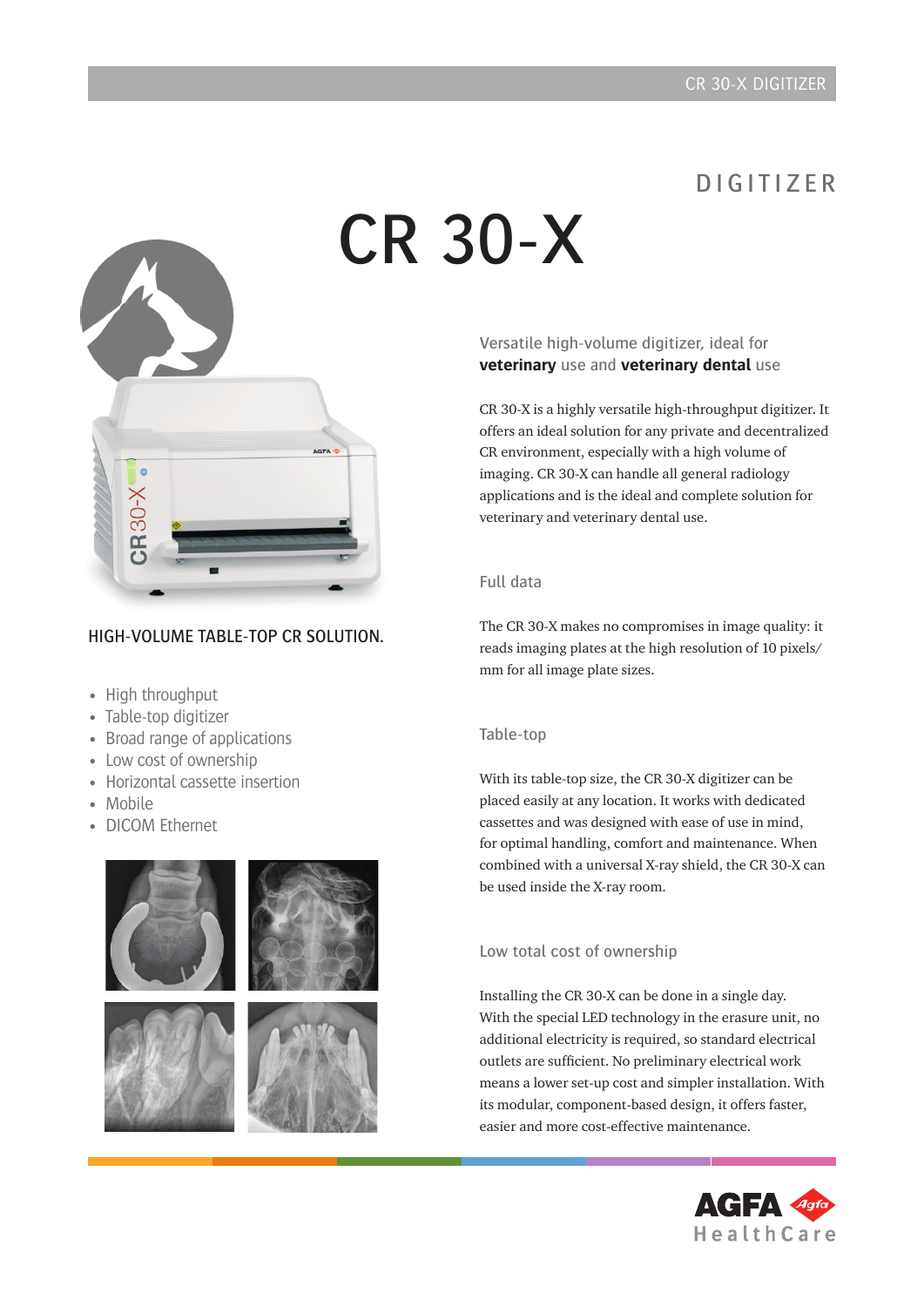## CR 30-X Digitizer

#### NX and MUSICA2

CR 30-X is available in combination with NX, Agfa HealthCare's image identification and quality control tool, for a highly efficient and optimized radiology workflow. CR 30-X is compatible with our 'gold standard'  $MUSICA<sup>2</sup>$  image processing, which has been customized for veterinary needs to optimize images for both large and small animals.

#### Cassettes with memory

CR 30-X uses dedicated cassettes with an embedded memory that stores the data entered during identification. The built-in antenna card identifies the data by no-touch radiofrequency tagging. ID data and images are linked from the beginning throughout the entire electronic processing system.





### CASSETTE SIZES

|                                                               | Accepted<br><b>Cassette Sizes</b>  | <b>Spatial Resolution</b> | Pixel Matrix Size |
|---------------------------------------------------------------|------------------------------------|---------------------------|-------------------|
| CR MD4.0T General Cassette                                    | $35 \times 43$ cm $(14 \times 17)$ | 10 pixels/mm              | 3480 x 4248       |
|                                                               | 35 x 35 cm (14 x 14")              | 10 pixels/mm              | 3480 x 3480       |
|                                                               | $24 \times 30 \text{ cm}$          | 10 pixels/mm              | 2328 x 2928       |
|                                                               | $18 \times 24$ cm                  | 10 pixels/mm              | 1728 x 2328       |
|                                                               | $15 \times 30 \text{ cm}$          | 10 pixels/mm              | 1440 x 2928       |
| <b>CR DD1.0T Vet Cassette</b>                                 | $15 \times 30 \text{ cm}$          | 10 pixels/mm              | 1440 x 2928       |
| with adaptor for intra-oral plates of size S0, S1, S2, S3, S4 |                                    |                           |                   |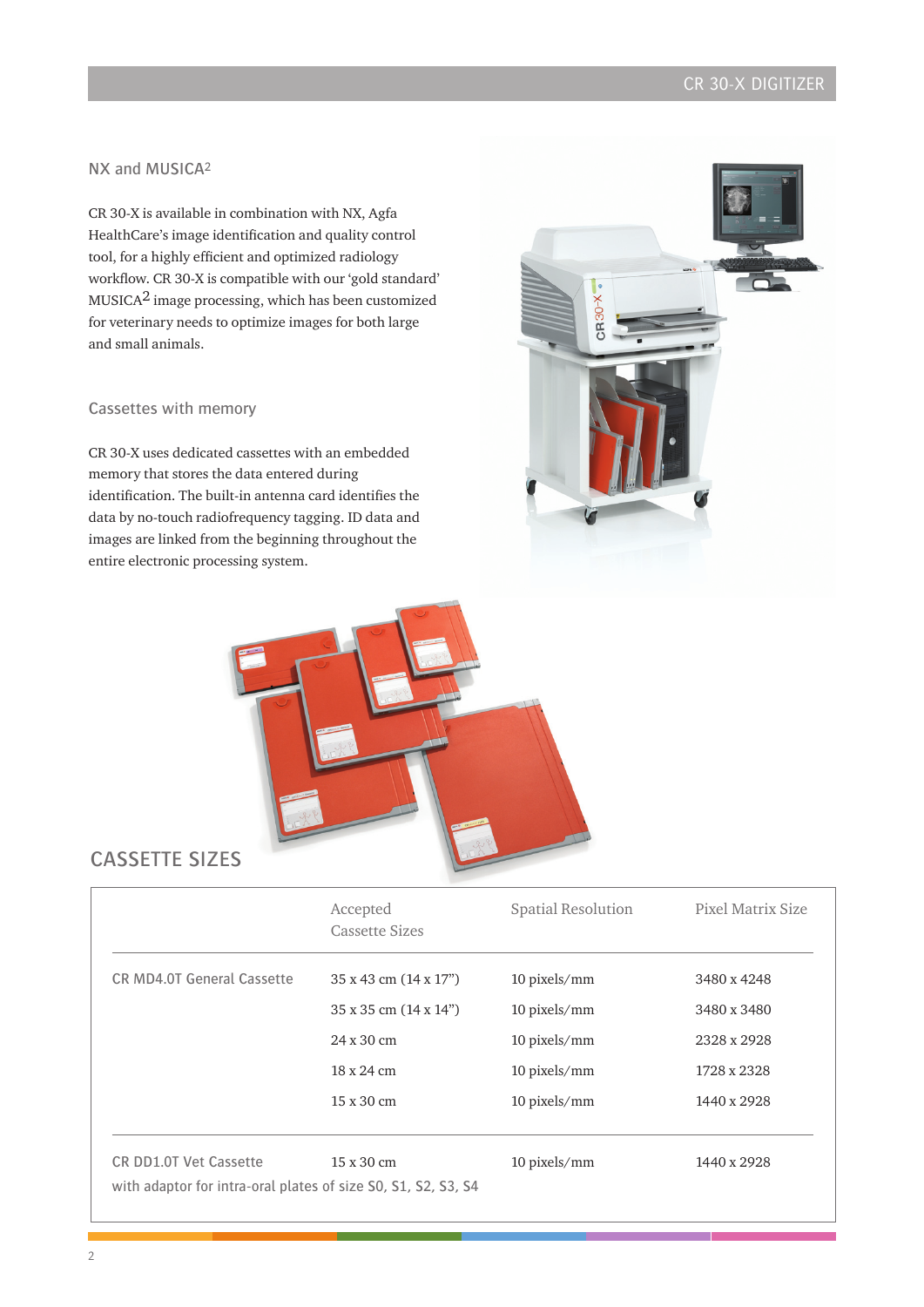# technical **LUUITILUAL**<br>SPECIFICATIONS

#### GENERAL

#### **Digitizer type**

- Model number: 5175/200
- Single cassette feed
- Throughput:
	- $35 \times 43$  cm  $(14 \times 17)$ <sup>"</sup> = approx. 60 plates/hour  $35 \times 35$  cm  $(14 \times 14")$  = approx. 60 plates/hour  $24 \times 30 \text{ cm } (9.5 \times 12)$  = approx. 71 plates/hour  $18 \times 24$  cm  $(7 \times 9.5)$ <sup>"</sup> = approx. 76 plates/hour  $15 \times 30$  cm  $(6 \times 12")$  = approx. 82 plates/hour

#### **Display**

- LED Status Indicator
- Status and error messages on external PC monitor

#### **Greyscale resolution**

- Data acquisition: 20 bits/pixel
- Output to processor: 16 bits/pixel square root compressed

#### **Dimensions and weight**

- (W x D x H): 693 x 701 x 546 mm (27.2 x 27.6 x 21.5") Depth including input tray: 769 mm (30.3")
- Weight: approx. 72 kg (158 lbs)

#### **Power**

- 220 240 V/50-60 Hz Standby 120W, max 320W, 16A fuse
- 120V/60Hz (USA) Standby 120W, max 320W, 15A fuse
- 100V/60Hz (Japan) Standby 120W, max 320W, 15A fuse



#### **Configuration requirements**

- CR MD4.0T General Cassette
- CR MD4.0T FLFS
- CR MD4.0 General Plate
- CR DD1.0T Vet Cassette with adaptor for intra-oral plates of size S0, S1, S2, S3, S4
- NX

#### **Environmental conditions**

- Temperature: 15 30° C (59 86° F)
- Humidity: 15 80% RH
- Magnetic fields: max.  $3.8 \mu$ T in conformance with EN 61000-4-8: level 2
- Rate of change of temperature: 0.5° C/minute  $(0.9^{\circ} F)$

#### **Environmental effects**

- Noise level: max. 65 dB (A)
- Heat dissipation: standby 120 W, max. 320 W

#### SAFETY

#### **Approvals**

• UL, cUL, CE

#### **Transport details**

- Temperature:  $-25$  to  $+55^{\circ}$  C ( $-4$  to  $131^{\circ}$  F), -25° C for max. 72 hours, +55° C for max. 96 hours
- Humidity: 5 95% RH